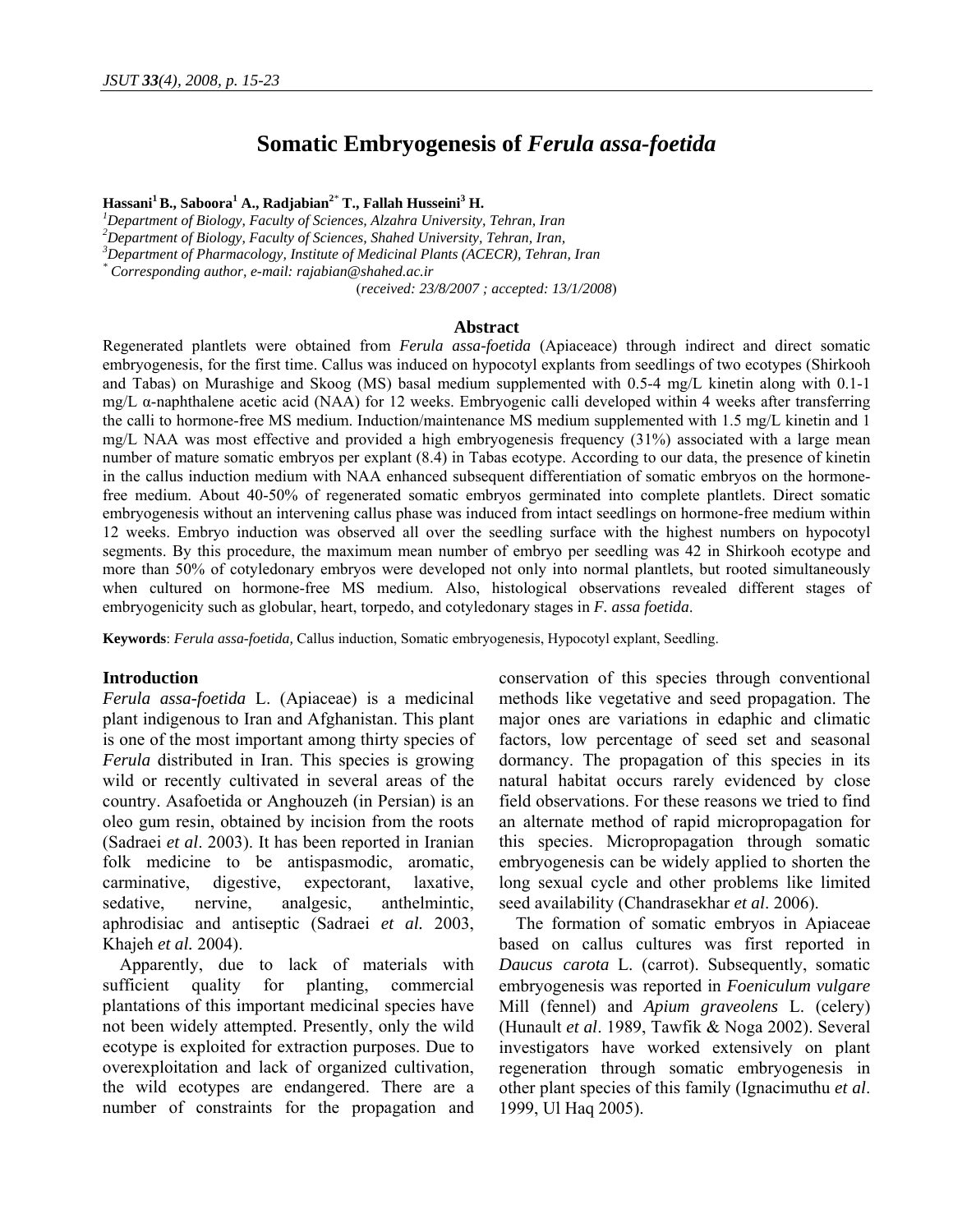Since, there is no report providing evidence for somatic embryogenesis in *F. assa-foetida*, for the first time we established *in vitro* culture systems for induction of indirect and direct somatic embryogenesis in this plant leading to plantlet regeneration.

# **Materials and Methods**

*Plant materials and seed germination:* Mature seeds of two *F. assa-foetida* ecotypes (Shirkooh and Tabas, Yazd province, Iran) were collected during September 2006 from their natural habitats. They stored in capped plastic bags at 4°C in the laboratory until initiation treatments. The seeds were chemically scarified using  $H_2SO_4$  (75% v/v) for 10 min, surface sterilized by pre-washing with tap water for 1 h. Then, in a laminar flow cabinet, they were soaked in 70% alcohol for three min, disinfected with  $20\%$  commercial bleach  $+2$  drops of Tween 20 per 100 mL for 30 min, and finally rinsed 3 times with sterile distilled water. Thereafter, the surface sterilized seeds were cultured onto agar-solidified (0.4%) hormone-free basal MS medium (Murashige and Skoog, 1962) containing 3% sucrose for germination. The pH of the medium was adjusted to 5.7–5.8 prior to autoclaving at  $120^{\circ}$ C and  $1.2$  kg.cm<sup>-2</sup> for  $15$  min. The cultures were incubated in darkness at  $23 \pm 2$  °C.

*Induction of somatic embryos*: For callus induction, hypocotyl segments (5-7 mm) were excised from sterile seedlings 4-5 days after radicle emergence and were cultured on MS medium supplemented with different concentrations of *a*-naphthalene acetic acid (NAA, 0.1- 1 mg/L) and combination with kinetin (0.5 - 4 mg/L). The media were supplemented with  $3\%$  sucrose (w/v) and solidified with 0.8% agar. The pH of each medium was adjusted to 5.7–5.8 before autoclaving for 20 min. Disposable Petri dishes containing 25 mL agargelled medium were used. Four hypocotyl segments were cultured in each Petri dish.

Some intact seedlings were placed on MS medium without growth regulator for induction of direct somatic embryogenesis. The cultures were incubated at  $23 \pm 2$  °C under a light intensity of approximately 2000 lux provided by growth chamber with 12/12 h photoperiod.

 Each experiment was arranged in a randomized complete-block design (RCBD) with 4 replicates. The percentage of explants producing callus in the different media was recorded 12 weeks after explants culture.

*Development of somatic embryos and plantlet formation-* Explants forming embryogenic callus were scored 4 weeks after transferring the calli to hormone-free media and percentage of response was calculated. The number of indirect mature somatic embryos was determined 4 weeks after the incubation. The percentage of direct embryogenesis and mean number of embryos per seedling was also recorded after 12 weeks. Then the mature indirect and direct somatic embryos were transferred to hormone-free MS medium for germination and plantlet formation. The regenerated plantlets (10 cm in height) were washed in tap water to remove agar from roots and were planted in jiffy pots (6 cm diameter). The plantlets were watered on alternate days and were placed in plastic trays  $(45\times30\times15)$ cm) for maintaining high humidity.

*Histological studies:* For histological confirmation on the initiation and development of somatic embryos, the tissues with indirect and direct somatic embryos at different stages were fixed in FAA for 24 h. The fixed samples were washed for 30 min with tap water. After washing, the tissues were dehydrated by transferring embryos through an ethanol–xylol series and then embedded in paraffin. Tissues were sectioned to 7 mm with a microtome, mounted on glass slides, and stained with Haematoxylin-Eosin. Photographs were taken under Zeiss light microscope (Laboval, Germany).

*Statistical analysis:* The data pertaining to percentage of embryogenesis and mean number of embryos per culture were calculated and statistically analyzed by the Duncan's multiple range test (DMRT). To detect significant differences among treatment levels, data from experiments were subjected to ANOVA (analysis of variance) using the SPSS program (version 12). All of data were transformed to the scale  $\sqrt{x}$  + 0.5 for data normalization.

# **Results**

*Indirect somatic embryogenesis:* Different hormonal combination of kinetin and NAA were used in MS basal medium, for callus induction on hypocotyl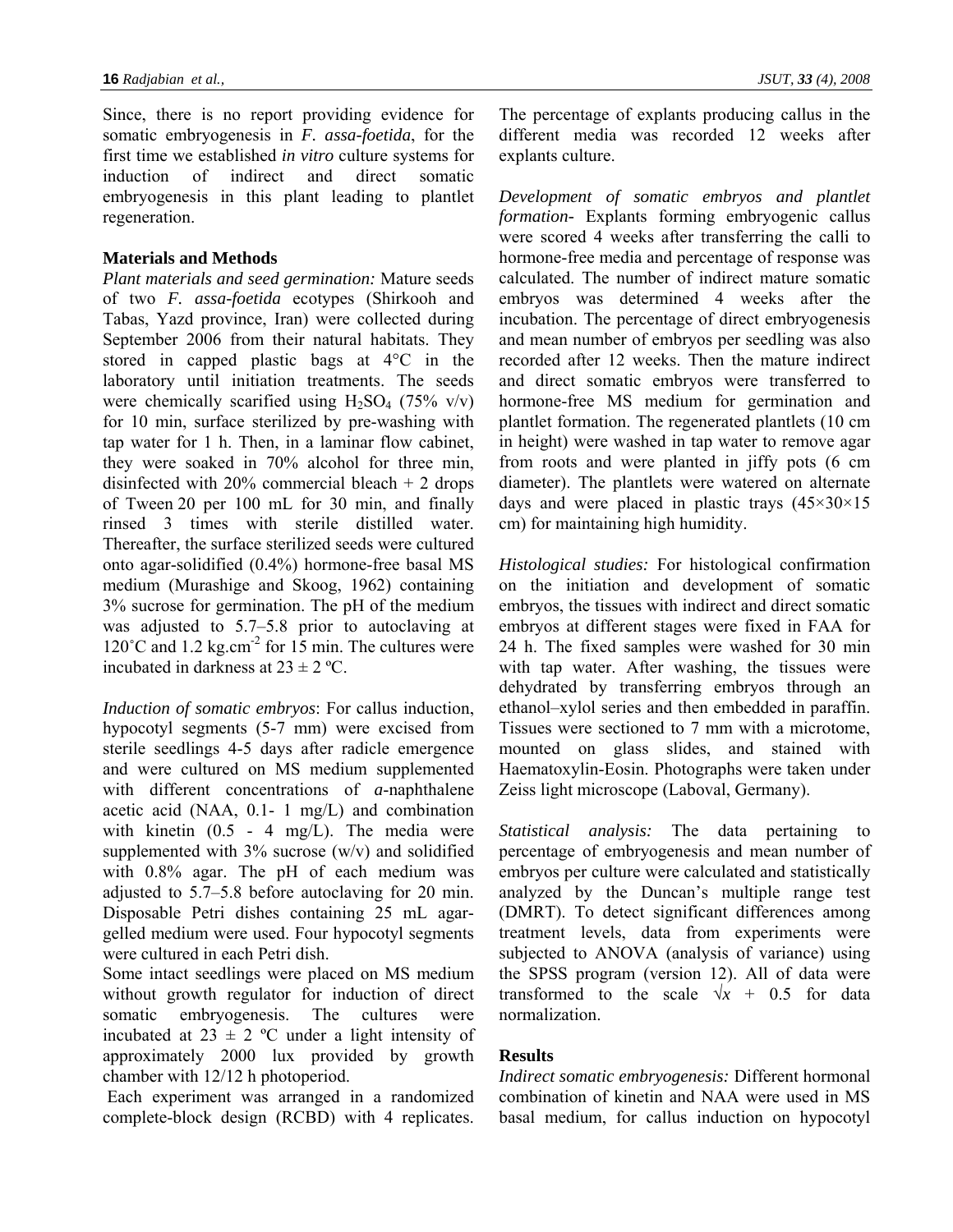segments. Hypocotyl explants formed callus during 12 weeks of the incubation on the induction medium. The calli from hypocotyl explants were hard, greenish white to translucent. We found out that the frequency of callus induction varied from 25-100% in dependence on the ecotype, kinetin and NAA concentrations. The highest percentage (100%) of callus was observed in both ecotypes in MS medium supplemented with 1 mg/L kinetin with 0.5 mg/L NAA. Results of the callus evaluation (given as callus-formation points) after three months of growth in MS medium are presented in Table 1. Callus growth varied widely among ecotypes in the same medium. During the induction phase no somatic embryo formation was observed for the callus in maintenance media (Fig. 1a).

**Table 1- Effects of different concentrations of kinetin and NAA on callus formation on** *F. assa-foetida* **hypocotyl explants from two ecotypes after 8 weeks of culture.** 

| Growth regulators (mg/L) |                | <b>Callus formation points*</b><br><b>Ecotype</b> |         |
|--------------------------|----------------|---------------------------------------------------|---------|
|                          |                |                                                   |         |
| $\overline{0}$           | $\overline{0}$ | $\overline{0}$                                    | 1       |
| $\theta$                 | 0.1            | 2.2                                               | 0.6     |
| $\theta$                 | 0.5            | 2.4                                               | 1.4     |
| $\theta$                 | 1              | 1                                                 | 2       |
| 0.5                      | $\theta$       | 0.2                                               | 0.9     |
| 0.5                      | 0.1            | 1.75                                              | 1.2     |
| 0.5                      | 0.5            | 0.9                                               | 2.75    |
| 0.5                      | 1              | 2.3                                               | 1.8     |
| 1                        | $\theta$       | 0.3                                               | 0.75    |
| 1                        | 0.1            | $\overline{2}$                                    | 1.8     |
| 1                        | 0.5            | 3.2                                               | 2.9     |
| 1                        | 1              | 2.75                                              | 1.5     |
| 1.5                      | $\theta$       | 0.5                                               | 0.9     |
| 1.5                      | 0.1            | 1.1                                               | 0.6     |
| 1.5                      | 0.5            | 2.7                                               | $2.4\,$ |
| 1.5                      | 1              | 1.9                                               | 2.25    |
| $\overline{2}$           | $\theta$       | 0.4                                               | 0.9     |
| $\overline{2}$           | 0.1            | $\overline{c}$                                    | 1.7     |
| $\overline{2}$           | 0.5            | 2.6                                               | 1.4     |
| $\overline{2}$           | 1              | 2.9                                               | 2.1     |
| $\overline{4}$           | $\theta$       | 0.8                                               | 0.3     |
| 4                        | 0.1            | 1.4                                               | 0.9     |
| 4                        | 0.5            | 2.9                                               | 1.5     |

When the calli were transferred to the fresh hormone-free media, nodular and greenish yellow embryogenic calli with varying degrees of compactness were developed within 4 weeks (Fig. 1b). The microscopic examination of embryogenic callus indicated the existence of somatic embryos in different stages of development (Fig. 1c). The development of embryogenic calli was asynchronous. Globular, heart-shaped, torpedo and cotyledonary stages were observed throughout the incubation period on media (Fig. 1c). At this stage, development of clear bipolar embryos with organized shoot and root portion was observed. Embryos at the cotyledonary-stage showed the presence of two prominent cotyledons (Fig. 1f). Most of embryos were normal in morphology, but a few abnormal somatic embryos were also observed whereby some had either one, three or more cotyledons (Fig. 1b). Secondary embryos were sporadically formed all over the surface of the primary embryos.

Among the analysed ecotypes; Tabas ecotype gave good response in percent of somatic embryogenesis. However, only some cultures exhibited somatic embryogenesis after 4 weeks in the hormone-free medium. The frequency of embryogenesis in two ecotypes ranged from 6 to 31% on MS medium containing different concentrations of kinetin and NAA (Fig. 2). The best hormonal combination was 1.5 mg/L kinetin with 1 mg/L NAA, where embryo formation in two ecotypes of Shirkooh and Tabas were 25% and 31%, respectively (Fig. 2). The Maximum mean numbers of mature somatic embryos were 8.4 for Tabas ecotype in medium supplemented with 1.5 mg/L kinetin and 1 mg/L NAA and 6.56 for Shirkooh ecotype in media containing 2 mg/L kinetin and 0.5 mg/L NAA (Fig. 3). Nonembryogenic calli were induced on the hypocotyls explants in all of the media containing only kinetin concentrations. Adventitious root and shoot organogenesis were mostly observed on nonembryogenic calli. In both ecotypes, approximately 40-50% of the cotyledonary somatic embryos germinated and grew into normal young plantlets on the hormone-free media within 4 weeks (Fig. 1g). All the plantlets formed from somatic embryos were phenotypically identical to that of the original plant at the end of 4 week culturing period (Fig. 1h). The young plantlets were transferred to pots (Fig. 1i).

Different concentrations of kinetin and NAA had important effects  $(P<0.01)$  on the somatic embryos production. Significant differences were also observed between ecotypes (P<0.01) for the somatic embryo induction.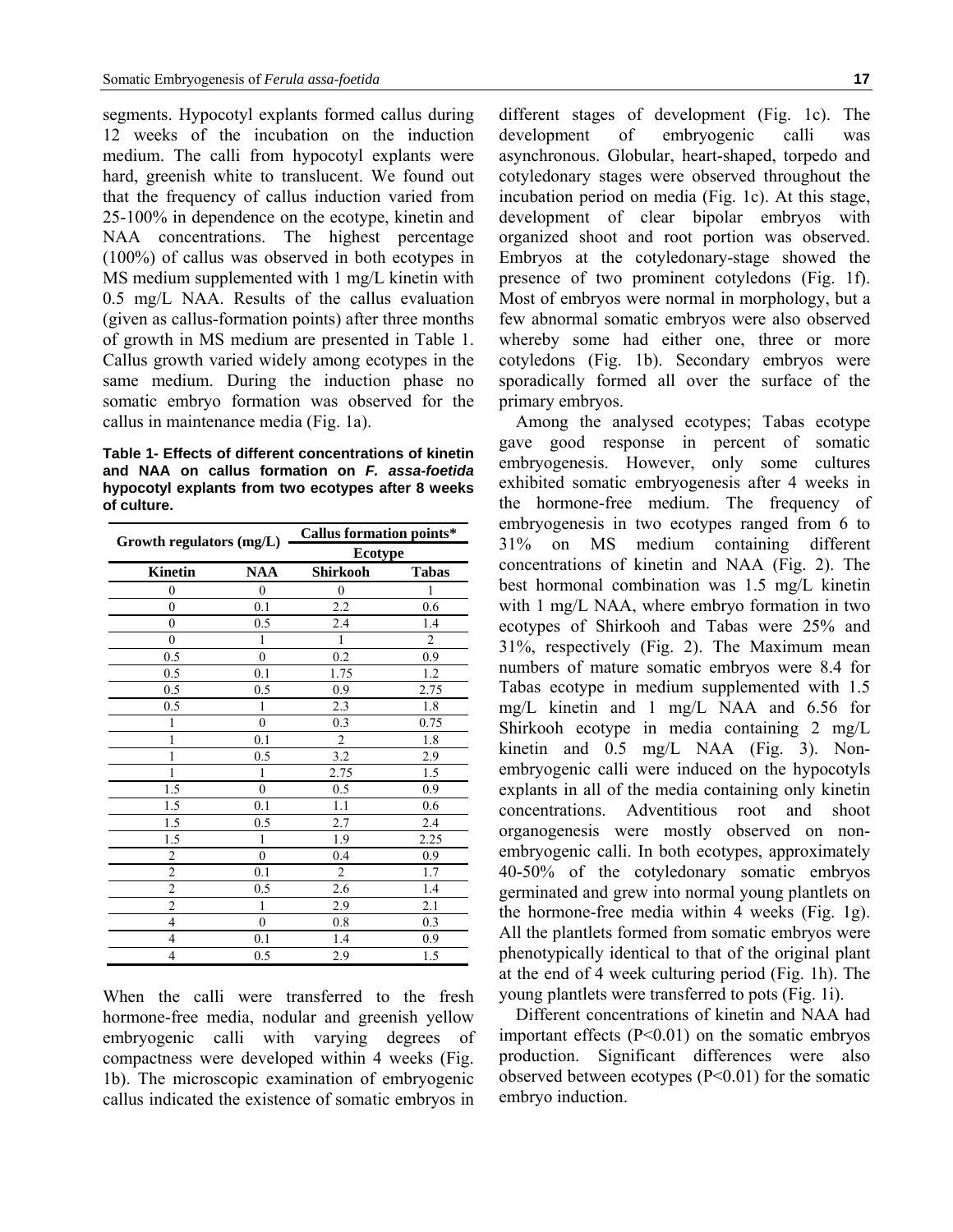

**Figure 1- Plantlet regeneration by somatic embryogenesis of** *F. assa-foetida***; a, Induction of callus on medium supplemented with kinetin (2 mg/L) and NAA (0.5 mg/L) after 12 weeks culture (bar = 3.6 mm); b, Embryogenic callus induced on hormone-free medium (bar = 3.4 mm); c, Embryogenic callus indicated the existence of somatic embryos in different stages of development (bar = 3.4 mm); d, Intact seedling exhibiting direct somatic embryos at various developmental stages (bar = 1.8 mm) (Inset) somatic embryo at early heartshaped stage; e, Direct torpedo-shaped somatic embryo (bar = 2 mm); f, Embryo at cotyledonary stage (bar = 3 mm); g, Mature somatic embryo grew into plantlet (bar = 6 mm); h, Plantlet from zygotic embryo (bar = 6 mm); i, Plantlet transferred to jiffy pot (bar = 6.5 mm).** 

**Abbreviations: AE, abnormal embryo (embryos with more than two cotyledons); EC, embryogenic callus; Gs, globular stage; EHs, early heart-shaped stage; LHs, late heart-shaped stage; Ts, torpedo-shaped stage.** 

The double and triple interactions were significant for kinetin  $\times$  NAA (P<0.01), kinetin  $\times$  ecotype (P<0.05) and NAA $\times$  kinetin  $\times$  ecotype (P<0.01), except for NAA  $\times$  ecotype. ANOVA for mean frequency of somatic embryo induction showed significant at 5% level (Fig. 2). Similarly, ANOVA

for mean number of embryos per explant showed combination of kinetin and NAA was significant at 5% level (Fig. 3).

*Direct somatic embryogenesis:* Intact sterile seedlings were transferred to hormone- free solid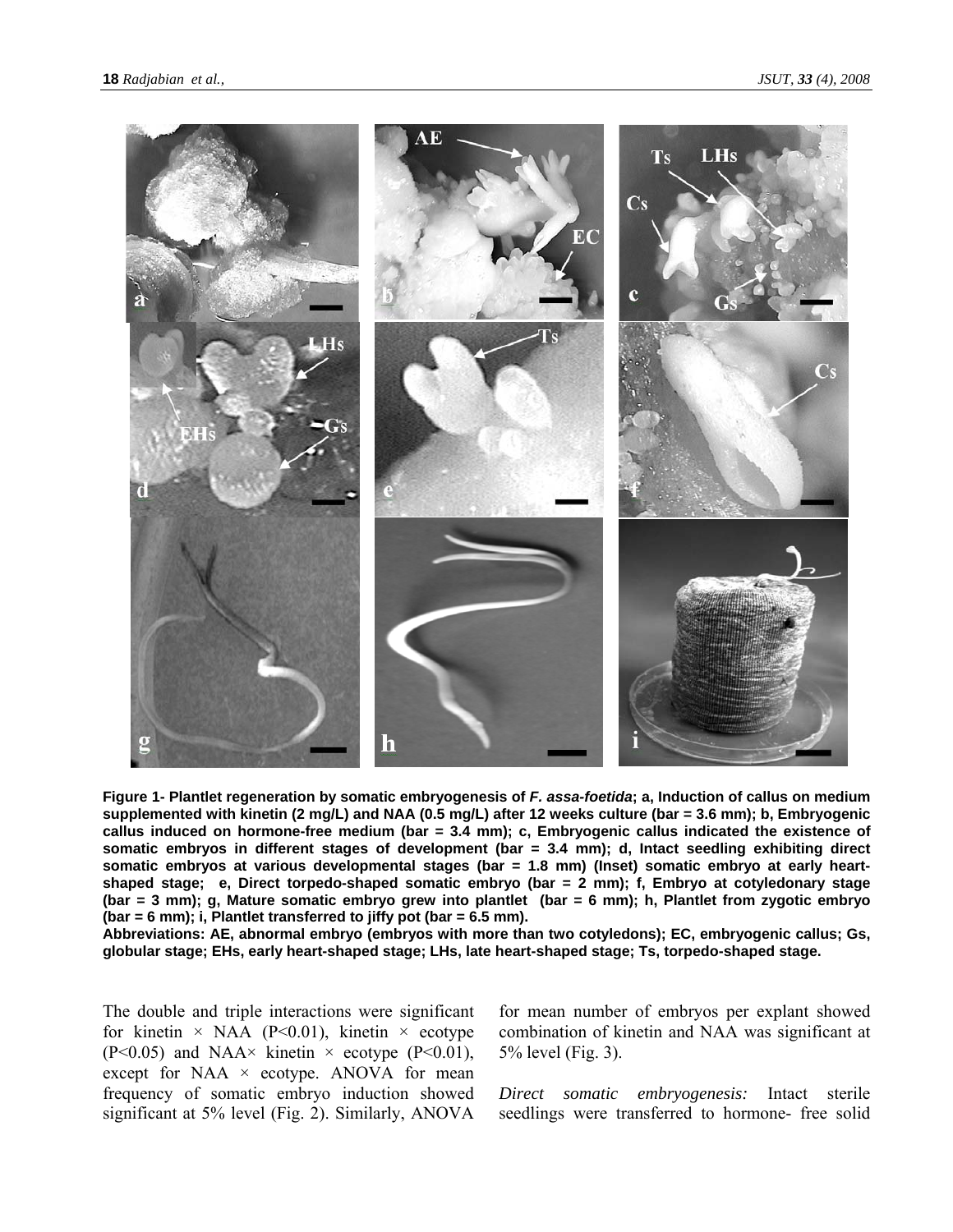MS medium. After 8 weeks of culture, somatic embryos at different stages of development were formed directly on the surfaces of all parts of responded seedlings (Fig. 1d-f). Induction of somatic embryos was predominantly initiated on hypocotyl sections of seedlings. The frequency of direct somatic embryo formation on intact seedlings was the highest in the Shirkooh ecotype (50%) as compared to Tabas ecotype (20%). Maturation of these embryos was achieved after 12 weeks of culture on hormone-free MS medium. Maximum numbers of mature somatic embryos per seedling were obtained 42 and 19 for Shirkooh and Tabas ecotypes, respectively. Somatic embryos were developed and characterized with two well developed cotyledons and roots (Fig. 1f). More than 50% of the mature cotyledonary embryos from both ecotypes germinated and grew into plantlets with typical morphology on the media within 4 weeks (Fig. 1g).

*Histological observation:* To confirm the origin of embryo induction histological studies were conducted. The first sign of somatic embryogenesis on embryogenic callus (indirect) or on seedlings (direct) was marked by the appearance of globular structures that were attached to the surface by suspensor-like structures (Fig. 4a). Development of globular embryos appeared to progress through typical heart-, torpedo-shaped and welldifferentiated cotyledonary embryos (Fig. 4b-e). These embryos later became detached from the mother tissue, and development of clear bipolar embryos with organized shoot and root portion was observed. The cotyledonary stage embryos showed the presence of two prominent cotyledons (Fig. 4e). In most of the developmental aspects of direct and indirect somatic embryogenesis, the embryos resembled the zygotic embryos of intact seeds (Fig. 4f).



**Figure 2- Effect of induction/maintenance medium supplemented with different concentrations (mg/L) of kinetin (K) and NAA (N) on the percent of somatic embryogenesis formation on calli from hypocotyl segments of** *F. assa-foetida,* **after 4 weeks of subculture in free-hormone medium. The columns are means of somatic embryogenesis percentages, SEs are indicated by bars. Also columns denoted by different letters are significantly different at 0.05 level of probability.**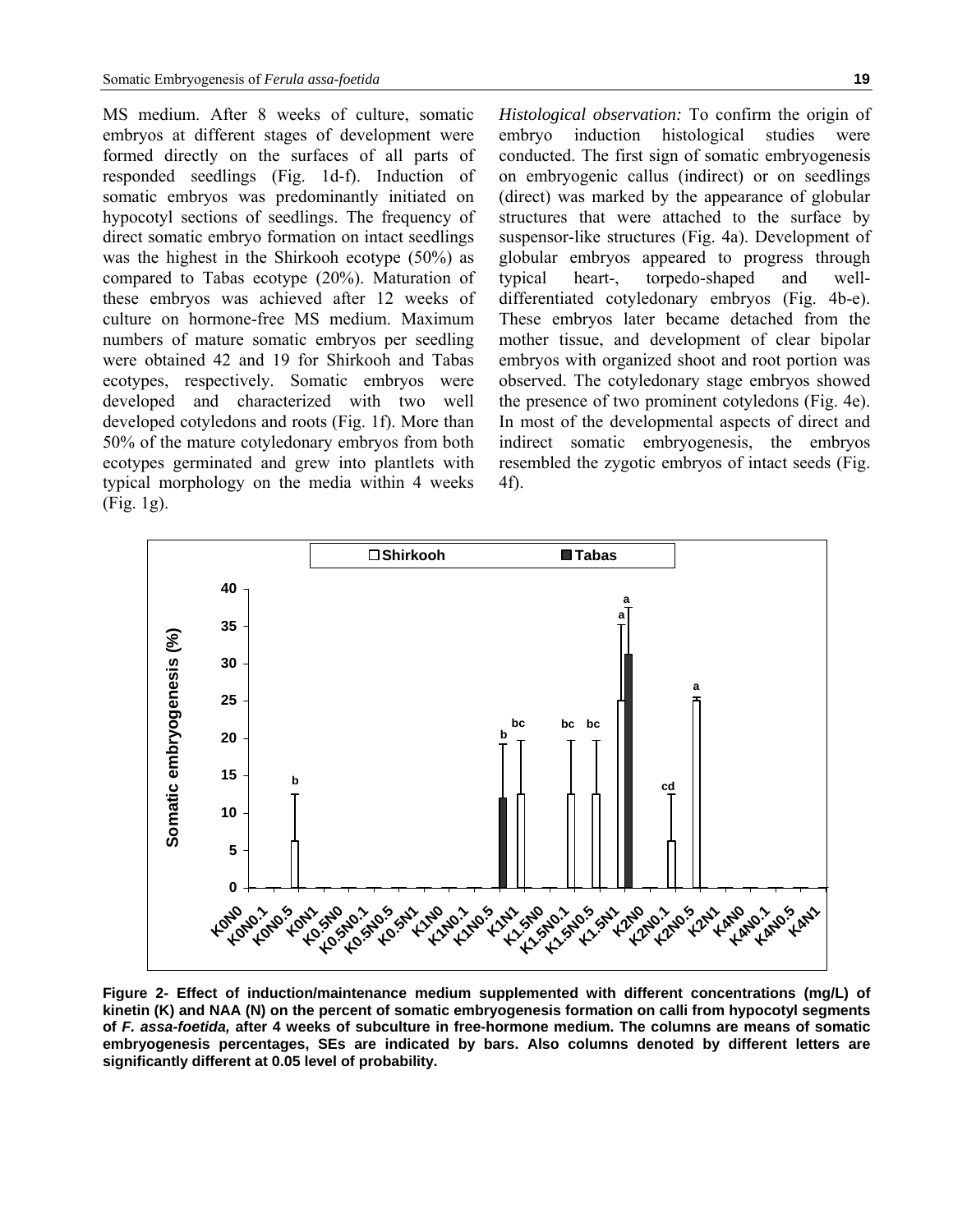

**Figure 3- Effects of induction/maintenance medium supplemented with different concentrations (mg/L) of kinetin (K) and NAA (N) on mean numbers of mature embryos per hypocotyls explants of** *F. assa-foetida* **L. after 8 week of subculture in free-hormone medium. The columns are means of somatic embryos number per explants, SEs are indicated by bars. Also columns denoted by different letters are significantly different at 0.05 level of probability.** 



**Figure 4. Histology of somatic embryogenesis of** *F. assa-foetida***.** *a***, Longitudinal sections of globular embryo development on the surface of the explant (bar = 60 µm), S: suspensor-like structure;** *b***, Early heart-shaped embryo (bar = 30 µm);** *c***, Late heart-shaped embryo (bar = 60 µm);** *d***, Torpedo shaped embryo (bar = 60 µm);** *e***, Cotyledonary embryo showing two distinct cotyledons with root meristem (bar = 200 µm);** *f,* **Zygotic embryo (bar = 300 µm).**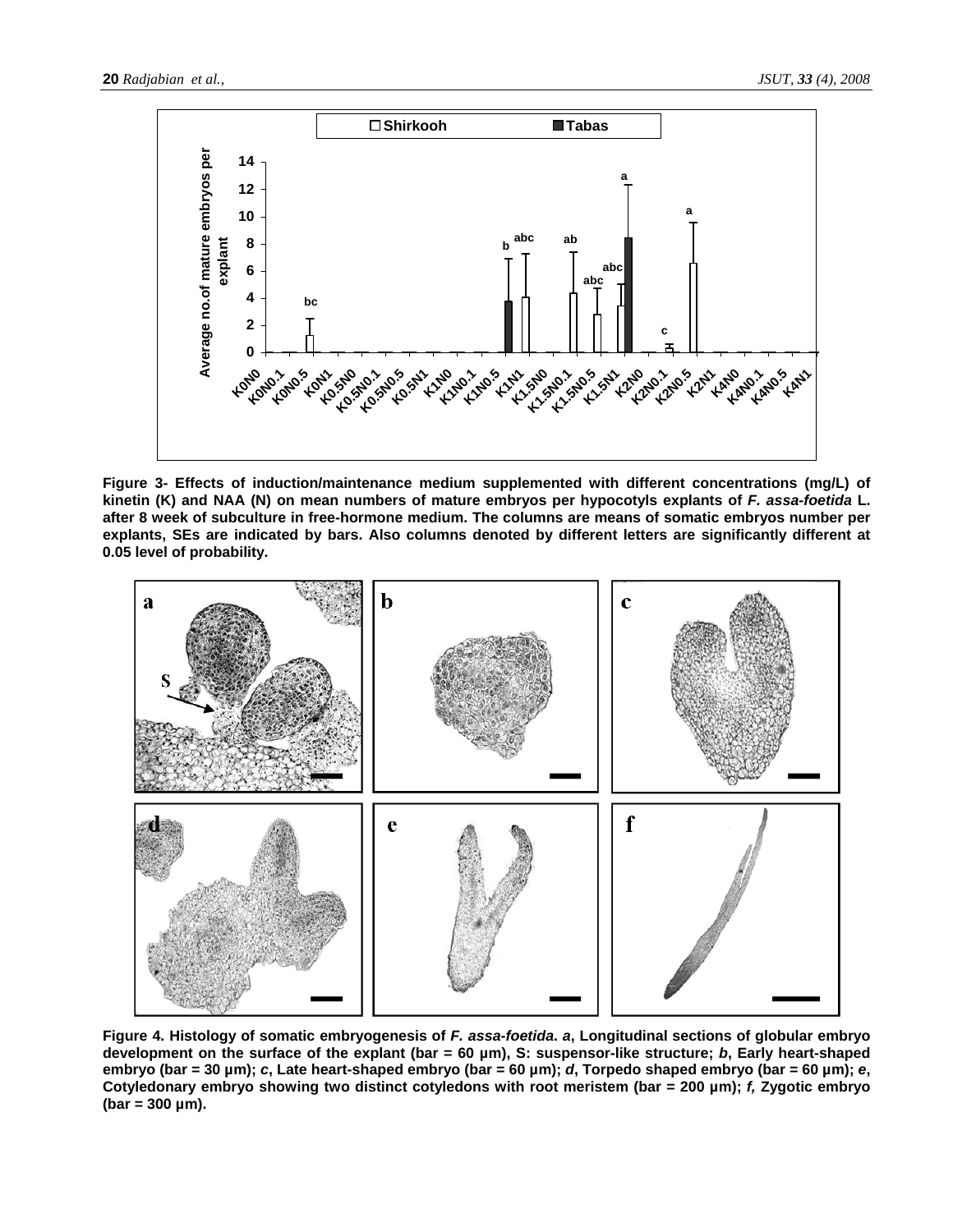### **Discussion**

Up to now, in *F. assa-foetida* there is no report on tissue culture for inducing somatic embryogenesis. In this study, we describe tissue culture protocols for the plantlet regeneration through indirect and direct somatic embryogenesis.

The hypocotyl explants were incubated in a series media for callus induction. In the presence of kinetin with NAA in the callus induction media, higher percentage of the explants produce callus. All the treatments with only kinetin concentrations produced fewer callus throughout the duration of the culture period. This result shows that callus formation is affected not only by kinetin concentration in the culture media. As the case for callus induction and maintenance of other Apiaceae such as *Foeniculum vulgare* (fennel), *F. assa-foetida* callus was more proliferative with kinetin than without it in the NAA containing medium (Tawfik & Noga 2002).

In *F. assa-foetida,* similar to cumin (Tawfik & Noga 2002) no differentiated embryo was observed on the callus induction or maintenance media. However, some Apiaceace such as *Daucus carota* L. (carrot) and *Foeniculum vulgare* Mill (fennel) showed somatic embryo formation during the induction phase (Hunault *et al*. 1989).

We used only hormone-free MS media, for embryo initiation and proliferation on calli. Large numbers of the somatic embryos at different stages were found on embryogenic calli. Germination of the somatic embryos was achievable on hormonefree MS medium. The occurrence of the developmental process of the embryogenesis of *F. assa-foetida* in the absence of hormone is a common response with the other Apiaceae species (Tawfik & Noga 2002). In this context, it was interesting that we have observed a low but reproducible frequency of somatic embryogenesis even when calli are incubated in hormone-free medium. Enhanced maturation of somatic embryos was observed on embryogenic calli that have been proliferated on media with higher concentrations of kinetin in comparison to NAA. Exogenous hormones, especially auxins and cytokinins, are needed for the activation of somatic cells and for the entry to the division cycle (Pasternak *et al*. 2002, Pola & Sarada 2006). The initiation and maturation of somatic embryos on the hormone-free medium was affected by the hormone supplements in the preceding callus induction media. We concluded that kinetin is important for somatic embryogenesis in *F. assa-foetida*. Our finding confirmed results that were obtained by Tawfik and Noga (2002) on cumin. Histological analysis showed that characteristics of the somatic embryos were the same as those induced from immature zygotic embryos (Fig. 1h). The somatic embryos which had a clear bipolar root and shoot organization grew into normal young plantlets.

The results obtained in this research using *F. assa-foetida* corroborated a significant influence of the genotype, auxin and cytokinin concentrations on somatic embryogenesis for the Shirkooh and Tabas ecotypes. It has been indicated that the genotypes influenced differently on callus induction, somatic embryogenesis and plant regeneration. Some authors reported that the success of *in vitro* cultures largely depends on the nutrition, growth regulators, variety and the interaction between the variety and medium (Khaleda & Al-Forkan 2006, Klcova *et al*. 2004, Tripathi & Tripathi 2003).

Our obtained results showed that both the percent and the number of somatic embryos formed directly from seedlings in *F. assa-foetida* were higher than indirect somatic embryogenesis. Moreover, induction and development of direct somatic embryos to young plantlets was completed in 4 months whereas through using callus induction and indirect somatic embryogenesis protocol it was accomplished in 5 months. Thus, the response time was reduced by at least 4 week using the direct somatic embryogenesis from intact seedlings in the present work. Furthermore, the direct somatic embryogenesis protocol is simpler and lower cost than that of indirect somatic embryogenesis since it uses only hormone-free medium to induce both direct somatic embryogenesis and the regeneration of plantlets. On the other hand, due to genetic variability (somaclonal variations) within tissue cultures, the propagation by indirect embryogenesis carries the risk of producing plants that may differ genetically from each other and from the parental plant (Sahrawat & Chand 2001, Bach & Pawiowska 2003, Desai *et al*. 2004, Thengane *et al*. 2006, Gatica *et al*. 2007, Santacruz-Ruvalcaba *et al*. 1998).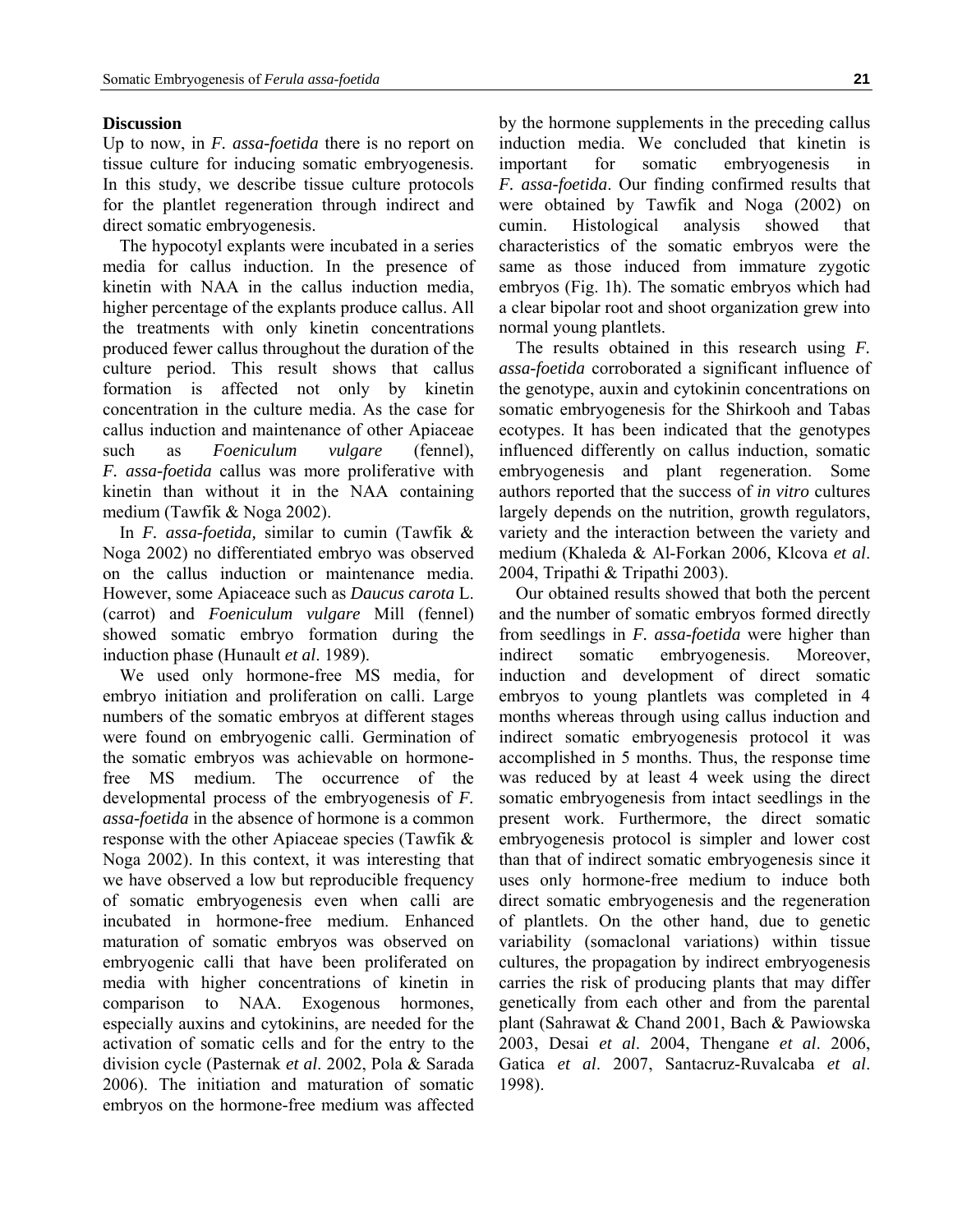For the first time, in this report we describe a simple and efficient protocol that uses intact seedlings of *F. assa-foetida* from which direct somatic embryos can be induced at a high frequency. However, further studies need to be conducted to find the cultural conditions to increase the frequencies of somatic embryogenesis induction and rate of plant recovery from the somatic embryos and *ex vitro* acclimatization of regenerated plant.

#### **Acknowledgements**

This work has been financed by the Research Councils of Alzahra and Shahed Universities. The authors are also thanking the Institute of Medicinal Plants (ACECR, Iran) for collection the seeds.

## **References**

- Bach A., Pawiowska B. 2003: Somatic embryogenesis in *Gentiana pneumonanthe* L. *Acta Biol. Cracov. Bot.*  **45**: 79–86.
- Chandrasekhar T., Mohammad Hussain T., Rama Gopal G., Srinivasa Rao J.V. 2006. Somatic embryogenesis of *Tylophora indica* (Burm.f.) Merril., an important medicinal plant. *Int. J. Appl. Sci. Eng***. 4**: 33-40.
- Desai N.S., Suprasanna P., Bapat V.A. 2004: Simple and reproducible protocol for direct somatic embryogenesis from cultured immature inflorescence segments of sugarcane (*Saccharum* spp.). *Curr. Sci.* **87**: 764-768.
- Gatica A.M., Arrieta G., Espinoza A.M. 2007: Comparison of three in vitro protocols for direct somatic embryogenesis and plant regeneration of *Coffea Arabica* L. cvs. Caturra and Catuai. *Agron. Costarric.* **31**: 85-94.
- Hunault G., Desmarest P., Manoir J.D. 1989: *Foeniculum vulgare* Miller: cell culture, regeneration and the production of anethole In: Bajaj YPS (Ed) Biotechnology in Agriculture and Forestry 7: Medicinal and Aromatic Plants II (pp 185–212). Springer-Verlag, Berlin, Germany.
- Ignacimuthu S., Arockiasamy S., Antonysamy M., Ravichandran P. 1999: Plant regeneration through somatic embryogenesis from mature leaf explants of *Eryngium foetidum*, a condiment. *Plant Cell Tiss. Org. Cult.* **56**: 131–137.
- Khajeh M., Yamini Y.**,** Bahramifar N., Sefidkon F., Pirmoradei M.R. 2004: Comparison of essential oils compositions of *Ferula assa-foetida* obtained by supercritical carbon dioxide extraction and hydrodistillation methods**.** *Food Chem.* **91**: 639-644.
- Khaleda L., Al-Forkan M. 2006: Genotypic variability in callus induction and plant regeneration through somatic embryogenesis of five deepwater rice (*Oryza sativa* L.) cultivars of Bangladesh. *Afr. J. Biotechnol.* **5**: 1435-1440.
- Klcova L., Havrlentova M., Farago J. 2004 Cultivar and environmental conditions affect the morphogenic ability of barley (*Hordeum vulgare*) scutellum-derived calli. *Biologia* **59**: 501-504.
- Murashige I., Skoog F. 1962: A revised medium for rapid growth and bioassays with tobacco tissue cultures. *Physiol. Plantarum* **159**: 473-497.
- Pasternak T. P., Prinsen E., Ayaydin F., Miskolczi P., Potters G., Asard H., Van Onckelen H.A., Dudits D., Feher A. 2002: The Role of Auxin, pH, and Stress in the Activation of Embryogenic Cell Division in Leaf Protoplast-Derived Cells of Alfalfa. *Plant Physiol.* **129**: 1–13.
- Pola S.R., Sarada M.N. 2006: Somatic embryogenesis and plantlet regeneration in *Sorghum bicolor* (L.) Moench, from leaf segments. *J. Cell Mol. Biol.* **5**: 99-107.
- Sadraei H., Ghannadi A., Malekshahi K. 2003: Composition of the essential oil of assa-foetida and its spasmolytic action. *Saudi Pharmaceut. J.* **11**: 136-140.
- Sahrawat A. K., Chand S. 2001: Continuous somatic embryogenesis and plant regeneration from hypocotyl segments of *Psoralea corylifolia* Linn. An endangered and medicinally important Fabaceae plant. *Curr. Sci.* **81**: 1328-1331.
- Santacruz-Ruvalcaba F., Gutierrez-Mora A., Rodriguez-Garay B. 1998: Somatic embryogenesis in some cactus and agaves species. *J. PACD.* **3:** 15–26.